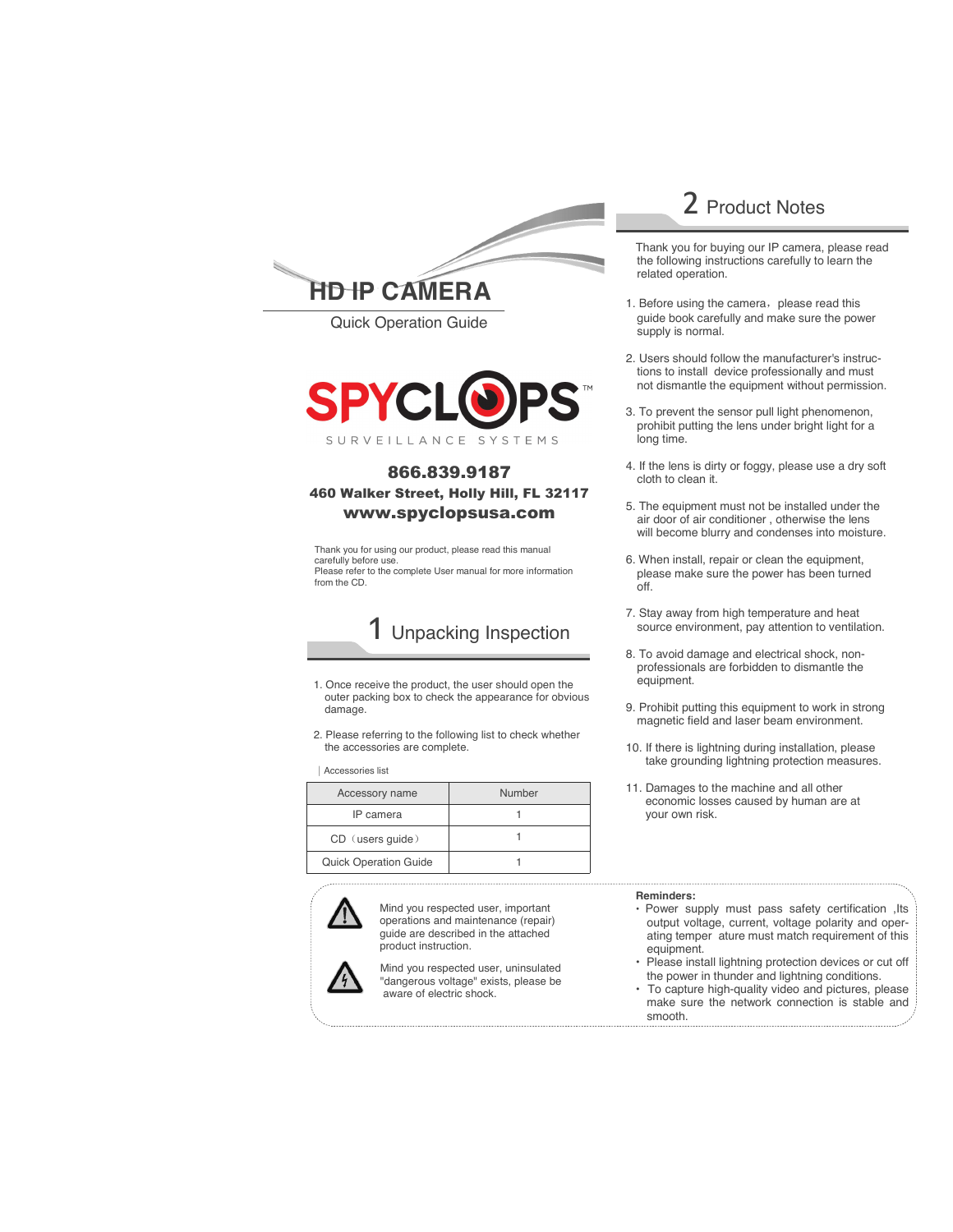- 1. Ultra-low illumination and high-performance real-time screen, support ABLC image effect.
- 2. Support WEB configuration, and IE network Monitoring
- 3. Support dual-stream.
- 4. Support OSD, color, brightness, saturation and digital zoom settings settings.
- 5. Support real-time video transmission, video motion detection and privacy masking.
- 6. Support remote monitoring, ONVIF2.4 protocol and IR-CUT switch.
- 7. Support P2P network platform.

## 4 Parameter Description

| Solution                      | IMX322+HI3516C                                                   |  |  |  |  |
|-------------------------------|------------------------------------------------------------------|--|--|--|--|
| Description                   | HI 2MP IP camera                                                 |  |  |  |  |
| Sensor type                   | 1/2.8" 2.43 Megapixel CMOS Image<br>sensor.                      |  |  |  |  |
| Minimum Illumination          | $0.01$ Lux                                                       |  |  |  |  |
| S/N Ratio                     | $>50$ db                                                         |  |  |  |  |
| Shutter                       | $1 - 1/10000s$ (adjustable)                                      |  |  |  |  |
| Lens                          | 2.8mm/3.6mm/4mm/6mm/8mm/2.8-<br>12mm(adjustable), Lens optional  |  |  |  |  |
| Lens interface type           | C/CS                                                             |  |  |  |  |
| Day/Night                     | <b>ICR-infrared filter</b>                                       |  |  |  |  |
| Video Compression             | <b>H.264/JPEG</b>                                                |  |  |  |  |
| <b>Bit Rate</b>               | 64-12000Kbps                                                     |  |  |  |  |
| Max image size                | 1920×1080                                                        |  |  |  |  |
| Frame Rate                    | 50Hz:25fps(1920×1080)<br>60Hz:30fps(1920×1080)                   |  |  |  |  |
| Image setting                 | Brightness, contrast, saturation, sharp-<br>ness can be adjusted |  |  |  |  |
| <b>Backlight Compensation</b> | Support                                                          |  |  |  |  |
| Storage function              | FTP, Local, NVR, SMTP                                            |  |  |  |  |
| Interface protocol            | Onvif / Private                                                  |  |  |  |  |
| Intelligent alarm             | Motion detection, Privacy                                        |  |  |  |  |
| Protocol                      | TCP/IP、HTTP、DHCP、FTP、DNS、<br>DDNS, RTSP, NTP, SMTP               |  |  |  |  |
| General function              | Tri-Stream/Mirror                                                |  |  |  |  |
| Communication interface       | RJ45 (10M/100M) Adaptive Ethernet<br>port                        |  |  |  |  |
| Temperature                   | $-20^{\circ}$ C ~ 55°C                                           |  |  |  |  |
| Humidity                      | 0%-90%RH Without Condensation                                    |  |  |  |  |
| Power                         | DC12V±5% / PoE(802.3af)                                          |  |  |  |  |
| Size                          | 38×38mm                                                          |  |  |  |  |

# 3 Main Features **5 Camera Structure**

#### **Illustration**

The following structure diagram is used as an example for the different appearances of different models.

#### **1. Input interface**



| Sequence NO. | Interface                               | Functional description                           |  |  |
|--------------|-----------------------------------------|--------------------------------------------------|--|--|
|              | Power connector                         | 12V DC input power                               |  |  |
| 2            | Network interface                       | Network data transmission                        |  |  |
| З            | Power connector (for<br>stand-by power) | 12V DC input power                               |  |  |
|              | Network interface                       | Network data transmission,<br>12V DC input power |  |  |

#### **2. Device connection**

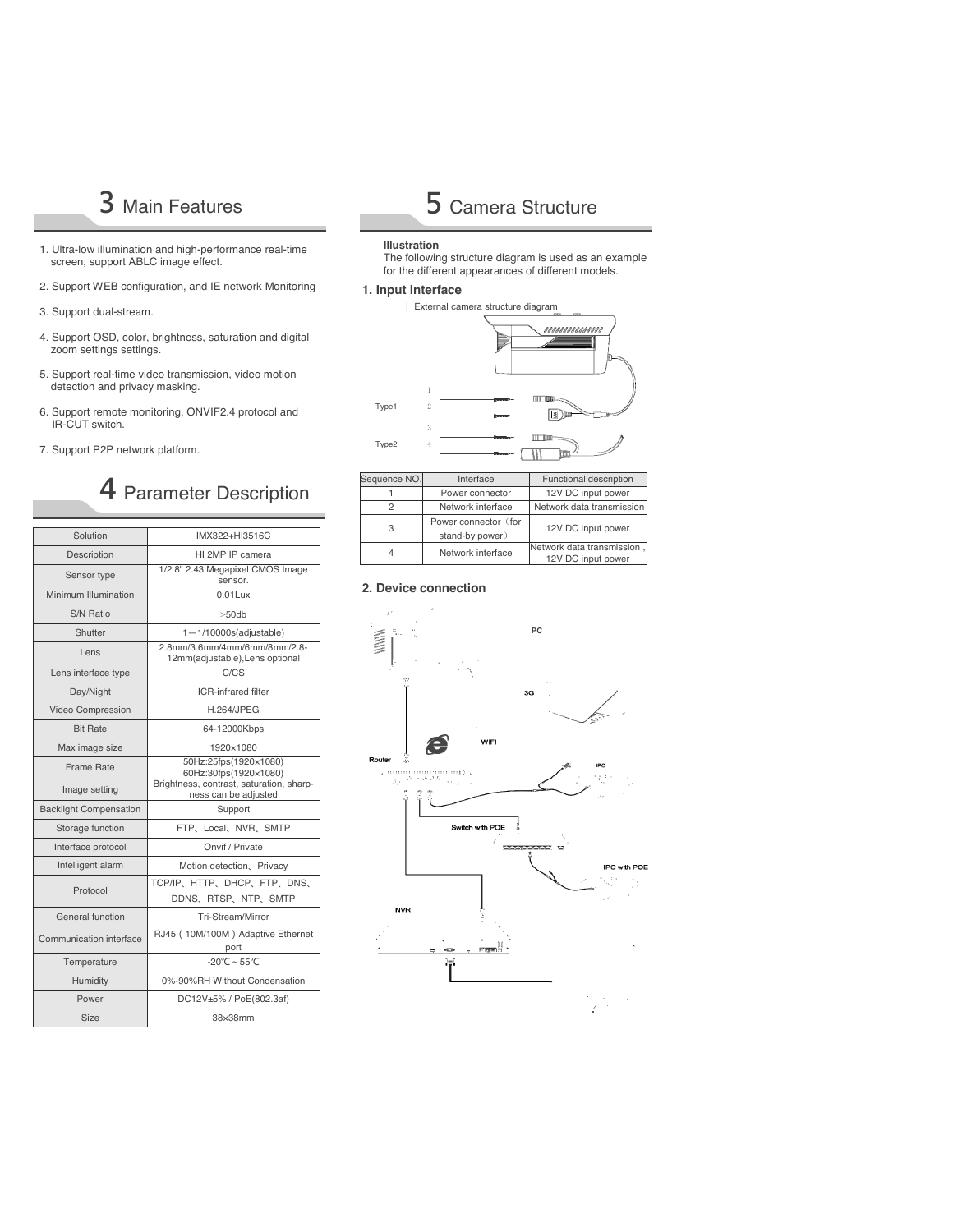6 Quick Configuration Tool

#### **1.Install Client Software**

Find out the document"IP Search.exe", make a copy in the computer and double click to open it. As shown in the picture:

|          | Index Model | Device Name | Firmware Version | IP address | Subnet Mask GateWay | DNS | Edit                                                                                                                        | Upgrade                                                      |
|----------|-------------|-------------|------------------|------------|---------------------|-----|-----------------------------------------------------------------------------------------------------------------------------|--------------------------------------------------------------|
|          |             |             |                  |            |                     |     | IP Address<br>Subnet Mask<br>GateWay<br>DNS<br><b>HTTP Port</b><br>RTSP Port<br><b>EDHCP Enable</b><br>Username<br>Password | 3.0.0.0<br>255.255.255.0<br>0.0.0.0.0<br>0.0.0.0.0<br>advis. |
| $\times$ |             |             | $\overline{ }$   |            |                     | ×   |                                                                                                                             | Modify                                                       |

| Index | Model                              | Device Name  | Firmware Version                                         | IP address                   | Subnet Mask                    | GateWay                    | DNS                        | Edit                  | Upgrade            |
|-------|------------------------------------|--------------|----------------------------------------------------------|------------------------------|--------------------------------|----------------------------|----------------------------|-----------------------|--------------------|
|       | <b>IPCAMERA</b><br><b>IPCAMERA</b> | DC.<br>tPC   | 351BC IMX225_X_5.1<br>351BC IMX225 X Delt., 192,168,1.67 | 192,168,1.65                 | 255,255,255.0<br>255,255,255.0 | 192,168,1.1<br>192,168,1.1 | 192,168,1.1<br>192,168.1.1 | IP Address            | 0.0.0.0.0          |
|       | <b>IPCAMERA</b>                    | A200<br>noc- | \$2L33M IN0(\$22 X S.,.                                  | 192.168.199.1.               | 255,255,255.0                  | 192.168.199.1              | 192.168.199                | Subnet Mask           | 255.255.255.0      |
|       | <b>IPCAMERA</b>                    |              | \$2L55M IN00124 X S                                      | 192.168.199.2. 255.255.255.0 |                                | 192.168.199.1              | 192.168.199                | GateWay               | 0.0.0.0.0          |
|       |                                    |              |                                                          | フ                            |                                |                            |                            | DNS                   | 0.0.0<br>$\cdot$ 0 |
|       |                                    |              |                                                          |                              |                                |                            |                            | <b>HTTP Port</b>      |                    |
|       |                                    |              |                                                          |                              |                                |                            |                            | RTSP Port             |                    |
|       |                                    |              |                                                          |                              |                                |                            |                            | <b>ITTOHOP Enable</b> | 3                  |
|       |                                    |              |                                                          |                              |                                |                            |                            | Domarco               | admin              |
|       |                                    |              |                                                          |                              |                                |                            |                            | Password              |                    |
|       |                                    |              |                                                          |                              |                                |                            |                            |                       |                    |

#### **2. Change the Camera's IP Settings**

Make sure IP camera is connected, and click Search to search the IP camera, find it, click it, and then change the IP settings. Finally, click Modify IP to confirm the change. As shown in the picture:



#### **1.Browser settings**

Open your IE browser, Click Tool→ Internet Option→ Security→ Customized Level→ Active X

Control and Plug-in, select all "Enable".

#### **2. Enter URL :** http://192.168.1.168

#### **3. Install control**

An OCX control is needed in your computer for the first IP camera installation, click the pop up tip "**OK**" and install OCX control. As shown in the picture:





Refresh the website and enter correct user name and password.

Both the default user name and password are admin.